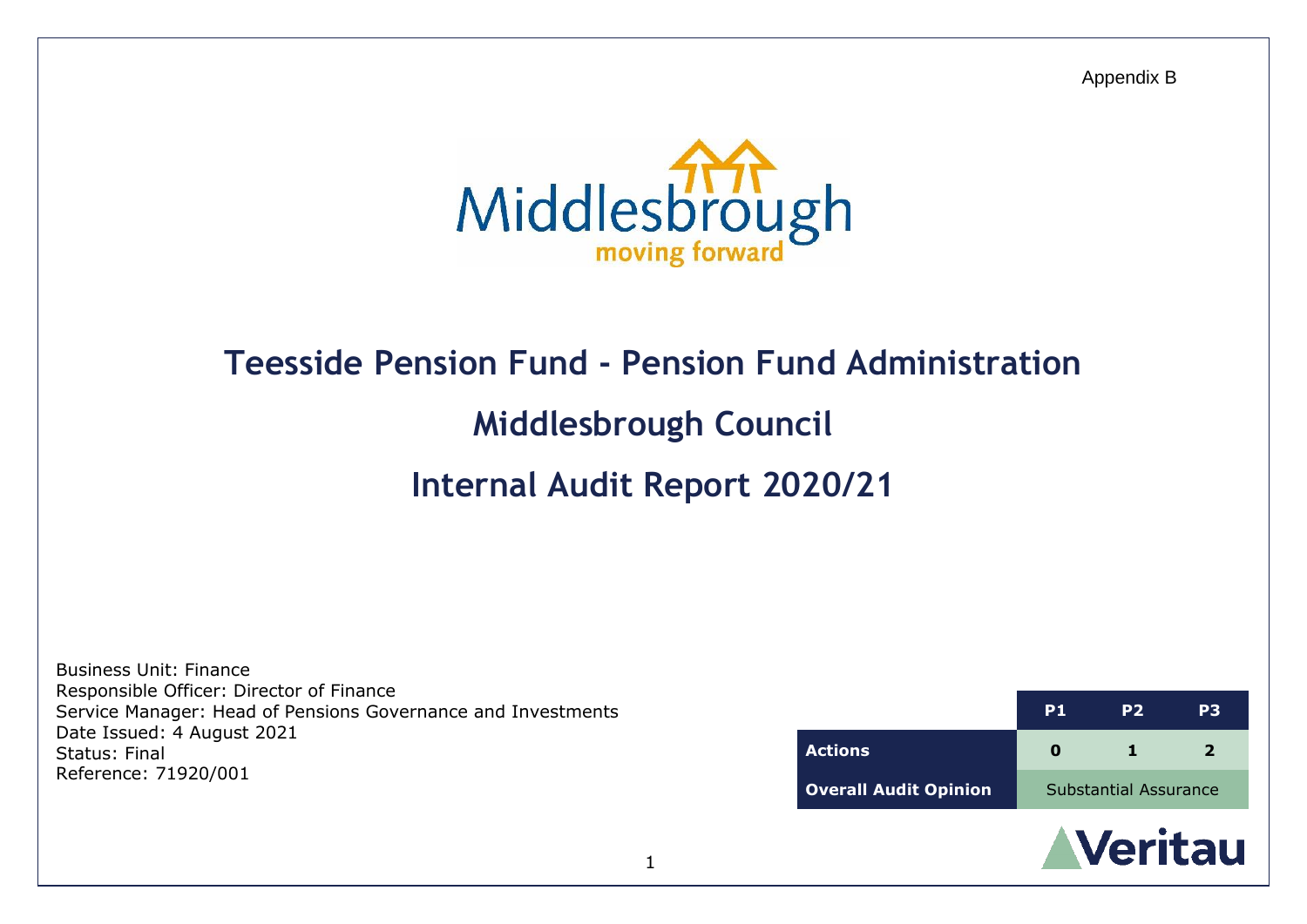# **Summary and Overall Conclusions**

## **Introduction**

Teesside Pension Fund (TPF) is financed by way of contributions from employers and employees, based upon a percentage of pensionable pay, and supplemented by earnings from fund investments. The TPF's assets, after payment of benefits, are invested as directed by the Pension Fund Committee.

The day to day running of the TPF is delegated to the Director of Finance of Middlesbrough Council who is responsible for implementing the strategies and policies set by the Pension Fund Committee. Supporting the Director is the Head of Pensions, Governance and Investments who oversees two groups. The Pensions Administration Team is responsible for the calculation and payment of pension benefits and for looking after employer interests in the TPF. This function is currently outsourced and is delivered by XPS Administration.

The Pensions Governance and Investments Team manages the investment of the TPF in conjunction with the advice of TPF's external investment advisors, as well as providing support to the Pension Fund Committee and Teesside Pension Board (TPB). The TPB assists Middlesbrough Council, as the Administering Authority, to: a) secure compliance with the regulations, any other legislation relating to the governance and administration of the scheme, and requirements imposed by the Pension Regulator in relation to the scheme; and b) to ensure the effective and efficient governance and administration of the TPF.

The 2020/21 XPS Administration service delivery report confirms that, as at Q2 total membership was 73,851, broken down as follows: 23,018 actives (31.2%), 25,936 deferred (35.1%), 21,763 pensioner (29.5%), 3,134 widow/dependent (4.2%). Every three years the TPF has its triennial health check known as the valuation. The last health check was undertaken in 2019 and confirmed that the TPF had a surplus of £527.3m relative to the liabilities, meaning that the funding level (the value of assets divided by the liabilities) was 115%.

# **Objectives and Scope of the Audit**

The purpose of this audit was to provide assurance to management that procedures and controls within the system will ensure that:

- Pensions Administration is operated in accordance with relevant legislation and agreed processes, and that that support and guidance is provided to employers to ensure the quality of returns.
- Correct and timely payments are received from employers, which are regularly reconciled to Business World and to the TPF bank account.
- For those members who retired early where there is a strain on the fund payments from employers are monitored to ensure the deficit is paid in full within agreed timescales.
- Processes are in place for monitoring and recording the receipt of income from member transfers in from previous employment.

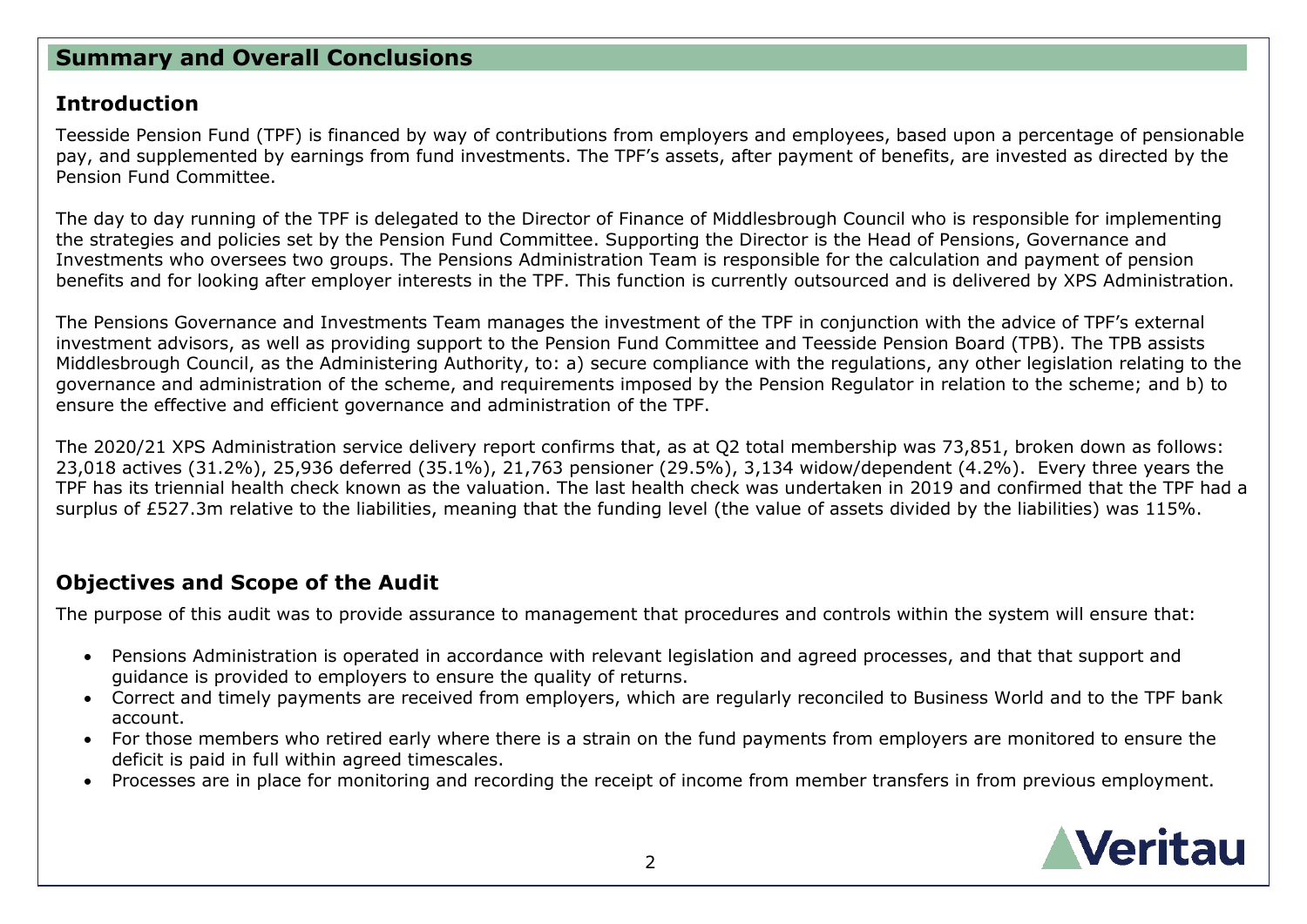The scope that was originally agreed included an objective 'To confirm that effective controls are in place for applying pension increases, creating and paying new pension records, and identifying and recovering overpayments'. However these areas will now be included in a separate piece of work to be undertaken during 2021/22.

# **Key Findings**

We were provided with evidence and explanations to confirm that pension administration is being operated in accordance with relevant legislation and that processes ensure any changes in legislation are identified and acted upon promptly. We have noted that there are several governance documents that have exceeded their review date. The documents have not been updated since 2017, and although we did not note any fundamental changes that are required, they do not reflect any requirements arising from the introduction of (UK) GDPR in 2018. There are also references to the previous administration provider and the links to the Teesside pensions website contained in these documents are broken.

We found that detailed guidance is provided to TPF employers in relation to their year-end annual returns, and that the employee liaison team works closely with TPF employers to address any issues relating to data quality. The guidance details the option for the TPF to pass on fines received from the pensions regulator in the event of statutory deadlines being missed, if TPF employers were the cause of the delay. Our work at a partner council found that the North Yorkshire Pension Fund (NYPF) has produced a charging policy that details the option to charge employers for costs incurred from additional work needing to be undertaken in a range of areas including data quality, year-end returns, monthly contributions, accounting, actuarial and legal advice, and technical advice. TPF management should consider producing a similar document in order to ensure a clear and consistent approach to be taken in respect of data quality issues from TPF employers.

We requested data relating to the number of annual returns that have been submitted late for the current and previous 2 years, or the number of data errors identified via sample testing of annual returns. XPS management confirmed that this information hasn't been regularly collated and analysed in the past, but is now starting to be gathered for analysis, with the employer liaison team then approaching TPF employers to address any issues identified. XPS Administration are also currently exploring methods to report on Conditional Data (data that links a person to their particular pension scheme). The TPF has not missed its statutory deadline for issuing annual benefit statements by the 31st August in the time that the Head of Pensions and Investments has been in post (3 years), which suggests that any data quality issues are not impacting on the statutory obligations of the TPF.

Our testing confirmed that correct and timely payments are received monthly from employers and are reconciled to the TPF bank account. Late payment statistics are reported quarterly by XPS to the Pension Fund Committee. The latest statistics reported to the Committee show that, between April 2020 and March 2021, the average number of TPF employer late payers was 2.7% of employers per month.

We reviewed pension strains relating to 2020/21 and identified that some invoices were paid late and others had not been paid at all. Payment should be made within 14 days as stated on the invoice and there are no reasons why the payments should not have been

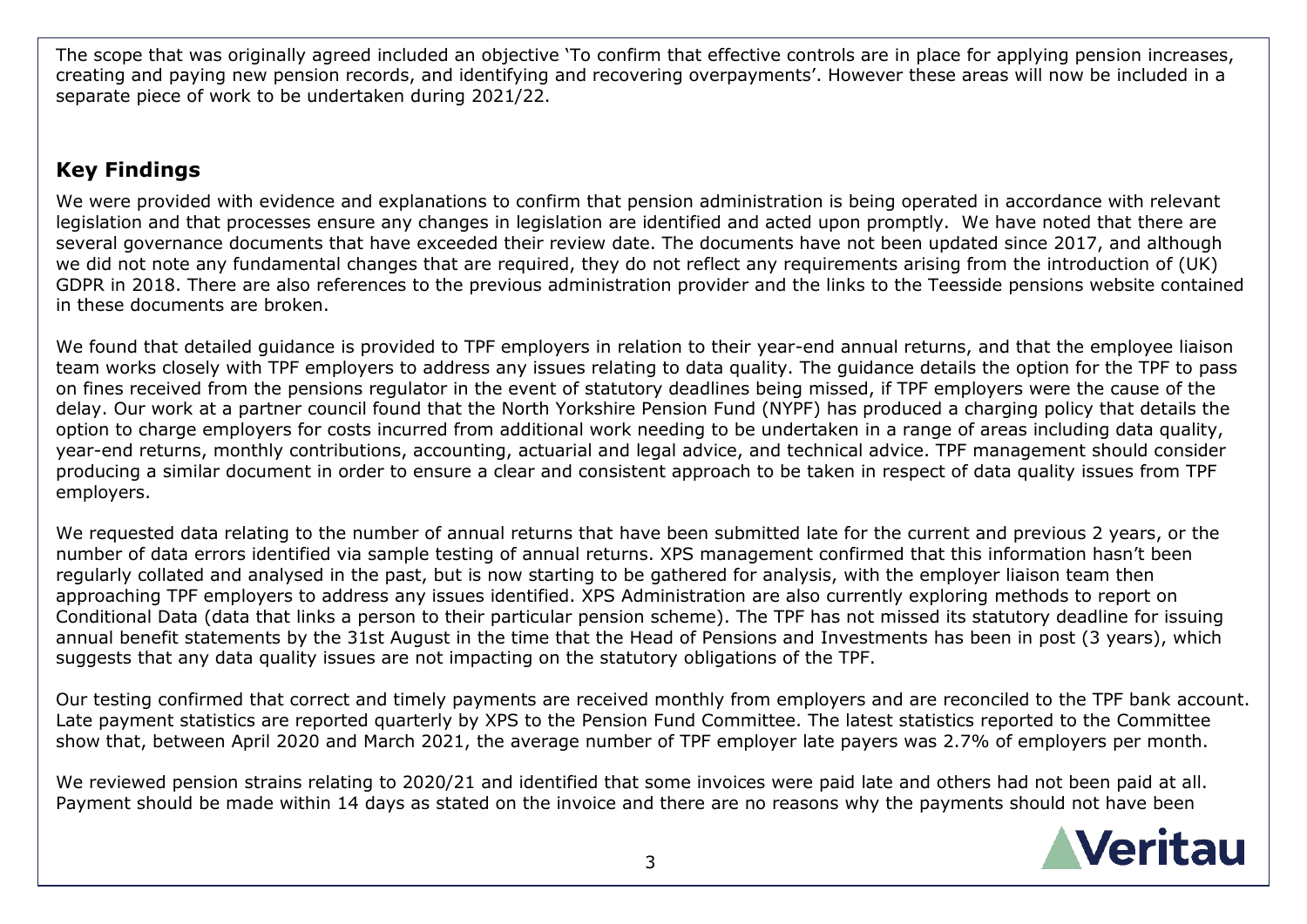made. It was confirmed that there is currently no formal, documented escalation process for pursuing late payments, in order to help ensure that the TPF receives income owed to it in a timely manner.

Our review of members transferring into the TPF did not highlight any concerns. The lack of any issues reflects the results the XPS performance report presented to the pension fund committee in March 2021, which states that the transfers-in process should be completed within 1 month of the date of receipt of the request, with minimum performance target of 98.5%. Performance data due to be presented to the Pension fund Committee in June 2021 confirms that this target was exceeded in every month between April 2020 and March 2021.

We reviewed new pensioner records created during the year and found no areas for concern. Again, this is consistent with the results of the XPS performance report which states that all new entrant are processed within eighteen working days of receipt of notification being received by pensions. Performance data due to be presented to the Pension fund Committee in June 2021 confirms that this target was exceeded in every month between April 2020 and March 2021.

## **Overall Conclusions**

A sound system of governance, risk management and control exists, with internal controls operating effectively and being consistently applied to support the achievement of objectives in the area audited. Our overall opinion of the controls within the system at the time of the audit was that they provided Substantial Assurance.

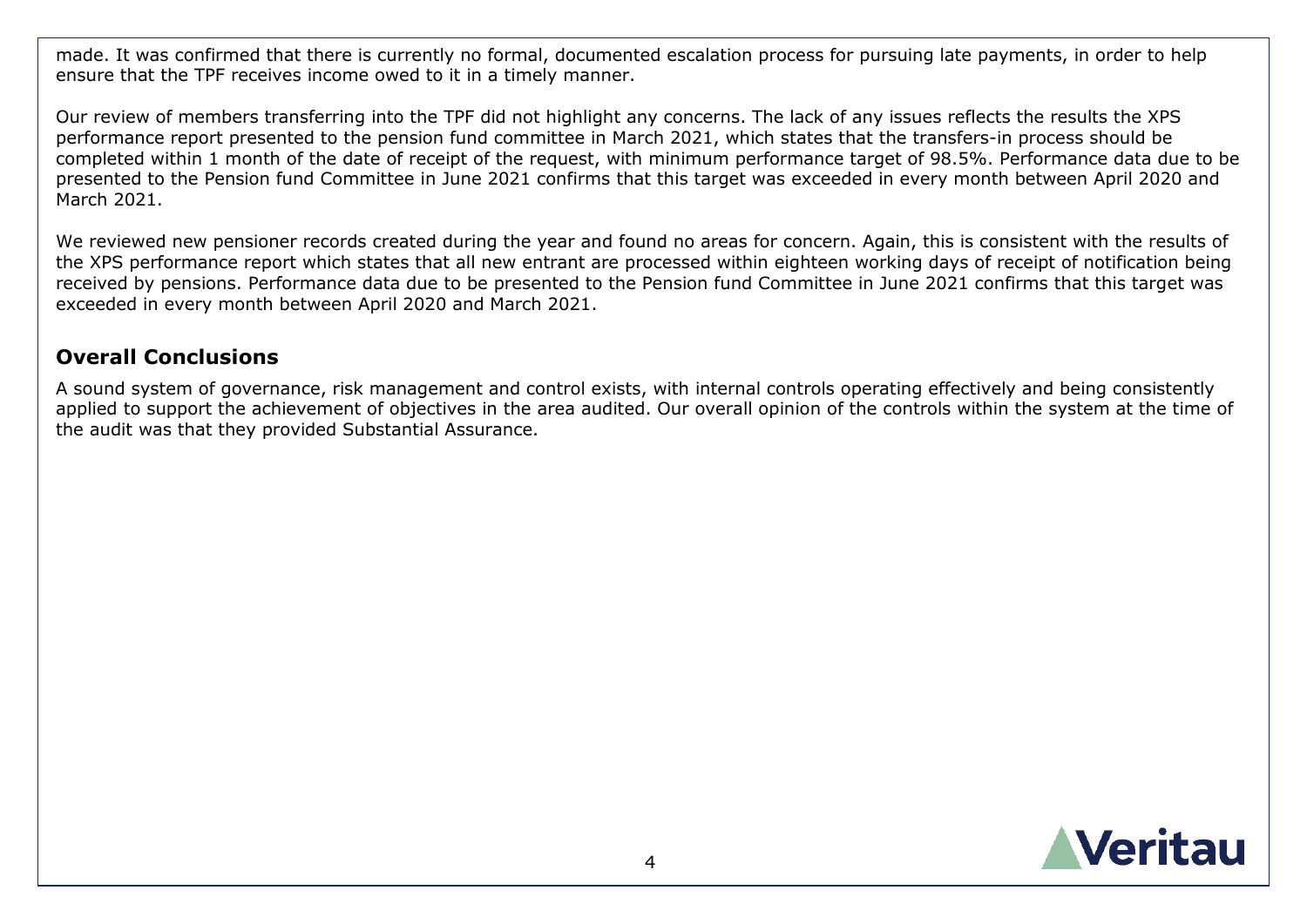# **1 Pension fund governance documentation**

| <b>Issue/Control Weakness</b>                                                                                                                                                                                                                      | <b>Risk</b>                                                                                                           |
|----------------------------------------------------------------------------------------------------------------------------------------------------------------------------------------------------------------------------------------------------|-----------------------------------------------------------------------------------------------------------------------|
| Several strategy and policy documents relating to the administration of the<br>TPF have passed their scheduled review date of September 2020, contain<br>outdated information, and make no reference to their requirements under<br>the (UK) GDPR. | Governance documentation does not reflect current best<br>practise, or the TPF's requirements under the (UK)<br>GDPR. |
| المستحدث والمستراة والمستراة                                                                                                                                                                                                                       |                                                                                                                       |

**Findings**

Under the Local Government Pension Scheme Regulations 2013 Middlesbrough Council, the Administering Authority to the TPF, is required to draw up a statement(s) of policy concerning communications with members and Scheme employers, and a Governance Policy which sets out the procedures for the governance of the TPF. The regulations also provide the conditions and regulatory guidance surrounding the production and implementation of an Administration Strategy.

The TPF Communication Strategy states that the document was approved in September 2017 and will be formally reviewed every 3 years or sooner if the communication management arrangements or other matters included within it merit reconsideration. Examples of this would be if there are any changes to the LGPS or other relevant regulations or guidance which need to be taken into account. The communications strategy has not been reviewed since September 2017. We saw that the strategy makes multiple references to the previous administration provider (Kier) and contains contact emails addresses relating to Kier. The document makes no reference to any obligations or requirements as a result of (UK) GDPR implemented in 2018.

We also reviewed the Funds Administration strategy and the Governance Policy, and noted the same issues as highlighted for the communications strategy. All 3 documents also contain links to the TPF website which are broken, due to a recent refresh of the website. Additional governance documents that have not been reviewed within the required 3 year timeframe are the training policy, the conflict of interest policy, the risk management policy, and procedures for reporting breaches of law. The requirement to update all of the above documents was included in the XPS performance report that was presented to the Pension Fund Committee in March 2021.

### **Agreed Action 1.1**

Updates to the governance-related policies had been delayed pending the outcome of the Scheme Advisory Board's Good Governance Project (launched in April 2019). It now looks likely that the final recommendations will be consulted on later on 2021 and implemented in Q1 2022. However, given the delay in reviewing the governance-

**Priority** 2

**Responsible Officer**

Head of Pensions Governance and Investments

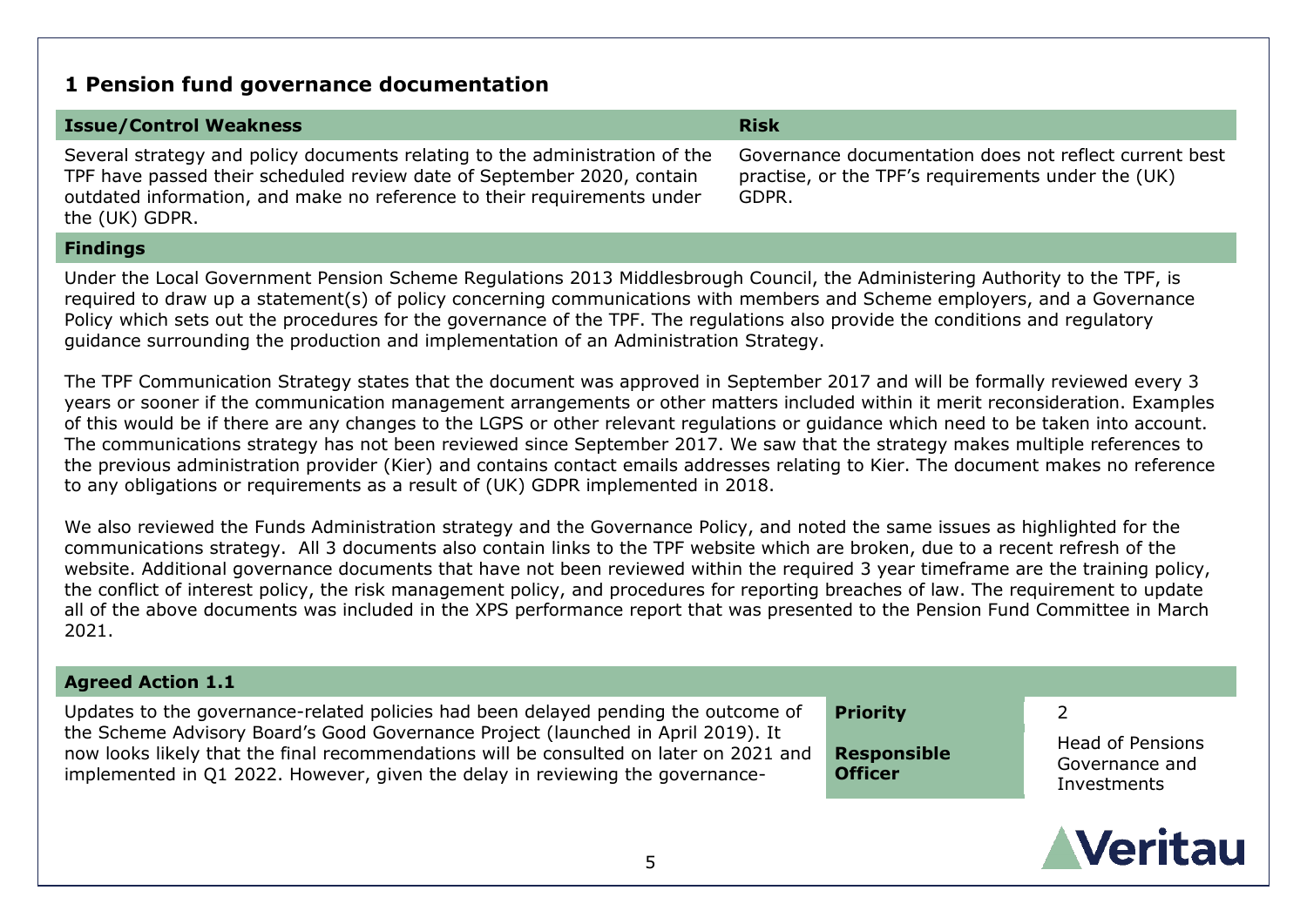| related policies highlighted in this audit it is reasonable to update the policies before<br>the final regulations / guidance are in place based on existing guidance / best practice<br>and taking into account the final report from the Good Governance Project and any<br>available draft regulations / guidance where relevant. Revised documents can be | Timescale | 31 December 2021 |
|---------------------------------------------------------------------------------------------------------------------------------------------------------------------------------------------------------------------------------------------------------------------------------------------------------------------------------------------------------------|-----------|------------------|
| prepared and presented to the December 2021 Pension Fund Committee.                                                                                                                                                                                                                                                                                           |           |                  |

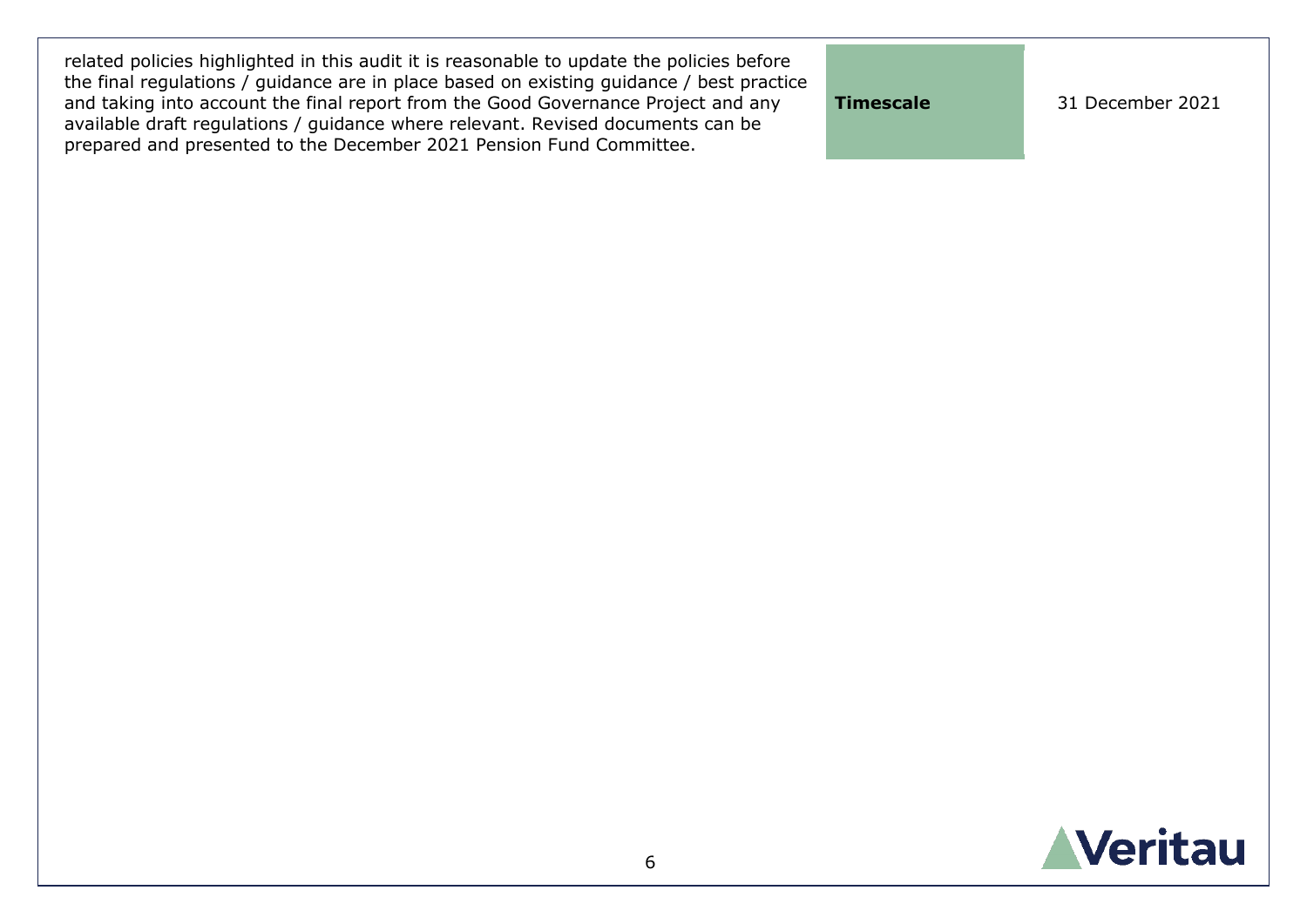# **2 Charging policy**

### **Issue/Control Weakness Risk**

The TPF does not currently have a charging policy document. The Financial loss to the TPF resulting from excessive time

taken to resolve data quality issues.

### **Findings**

The LGPS regulations provide pension funds with the ability to recover from an employer any additional costs associated with the administration of the scheme incurred as a result of the poor level of performance of that employer. Guidance is provided to TPF employers by XPS detailing what is expected from them in relation to their year-end annual returns. The guidance details the option for the TPF to pass on fines received from the pensions regulator in the event of statutory deadlines being missed, if TPF employers were the cause of the delay.

Our work at a partner Council found that the North Yorkshire Pension Fund (NYPF) has produced a charging policy that details the option to charge employers for costs incurred from work needing to be undertaken in a range of areas including data quality, year-end returns, monthly contributions, accounting, actuarial and legal advice, and technical advice. The approach of the TPF is to work collaboratively with TPF employers to resolve any data quality issues; however management should consider the benefits of implementing a structured, documented policy which ensures a consistent approach to addressing data quality issues.

### **Agreed Action 2.1**

The Fund already routinely recharges employers for work in relation to accounting, actuarial and legal advice, and technical advice. It does not have an agreed approach for routinely charging employers who are late in submitting information to the Fund. This could be developed and introduced as part of a refresh of the Pension Administration Strategy document (see action 1.1 above). Liaison with XPS and consultation with employers is likely to be required progress this. Discussions will be held with colleagues at NYPF (and perhaps other administration contacts at within Border to Coast or more widely) to understand how effective a charging policy has been in practice and whether there are any learning points which our Fund could adopt from their introduction and maintenance of such a policy.

| <b>Priority</b><br><b>Responsible</b><br><b>Officer</b> | 3<br>Head of Pensions<br>Governance and<br>Investments |
|---------------------------------------------------------|--------------------------------------------------------|
| <b>Timescale</b>                                        | 31 December 2021                                       |

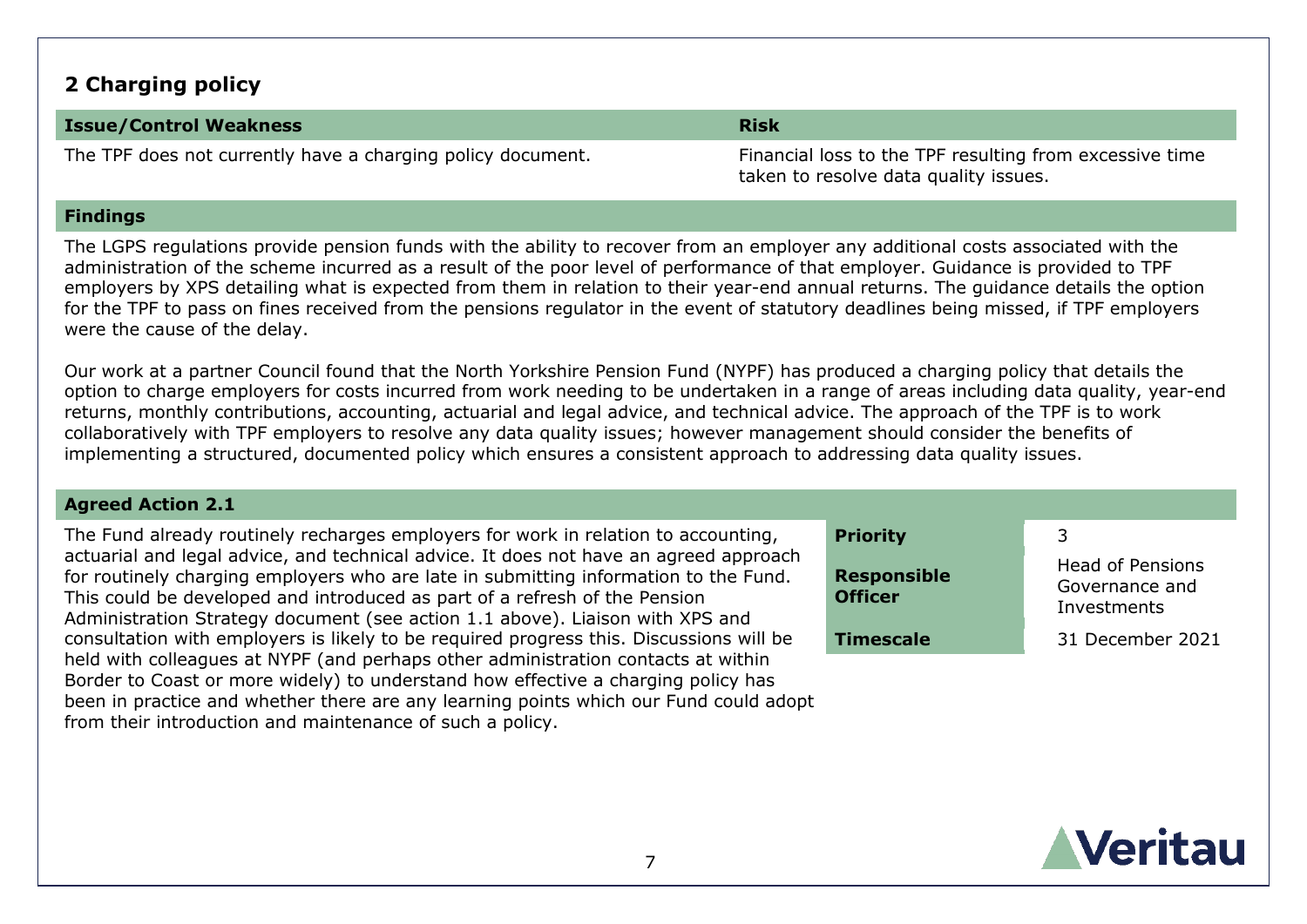### **3 Pension strain costs**

### **Issue/Control Weakness Risk**

Income relating to pension strain costs is not being received within the required payment terms.

more formal escalation and reporting process for outstanding invoices.

**Findings**

Pension strain costs occur when there is a clear shortfall in the assumed level of funding needed to provide a particular pension benefit. Often, strain costs occur when a member draws their benefits earlier than expected.

We reviewed a sample of payment strains and identified that 8 invoices were raised in respect of these strain costs. The payment terms on the invoices issued by TPF are 14 days. Two of the 8 were paid late and a further 2 due for payment at the end of January 2021 but not been paid at all at the time of the audit. Therefore 4 out of 8 (50%) had not been paid within the 14 day payment terms stated on the invoice.

It was confirmed by XPS that there was no reason why payment had not been received within the required deadline, and that there is no formal process for escalating invoices that continue to go unpaid.

### **Agreed Action 3.1** Discussions will be held with XPS to agree a formal process for chasing, escalating and reporting on unpaid invoices. Initial investigations have confirmed the scale of this issue is as outlined in the findings above, and XPS has agreed the following as an initial response: "Going forward we have implemented a process where all outstanding invoices will be chased the first week of the month. We are sending chasers now for the invoices that are currently outstanding." Work will continue with XPS to develop and document a **Priority** 3 **Responsible Officer** Head of Pensions Governance and Investments **Timescale** 31 October 2021

**Veritau** 

Delay in receiving income that is owed to the TPF.

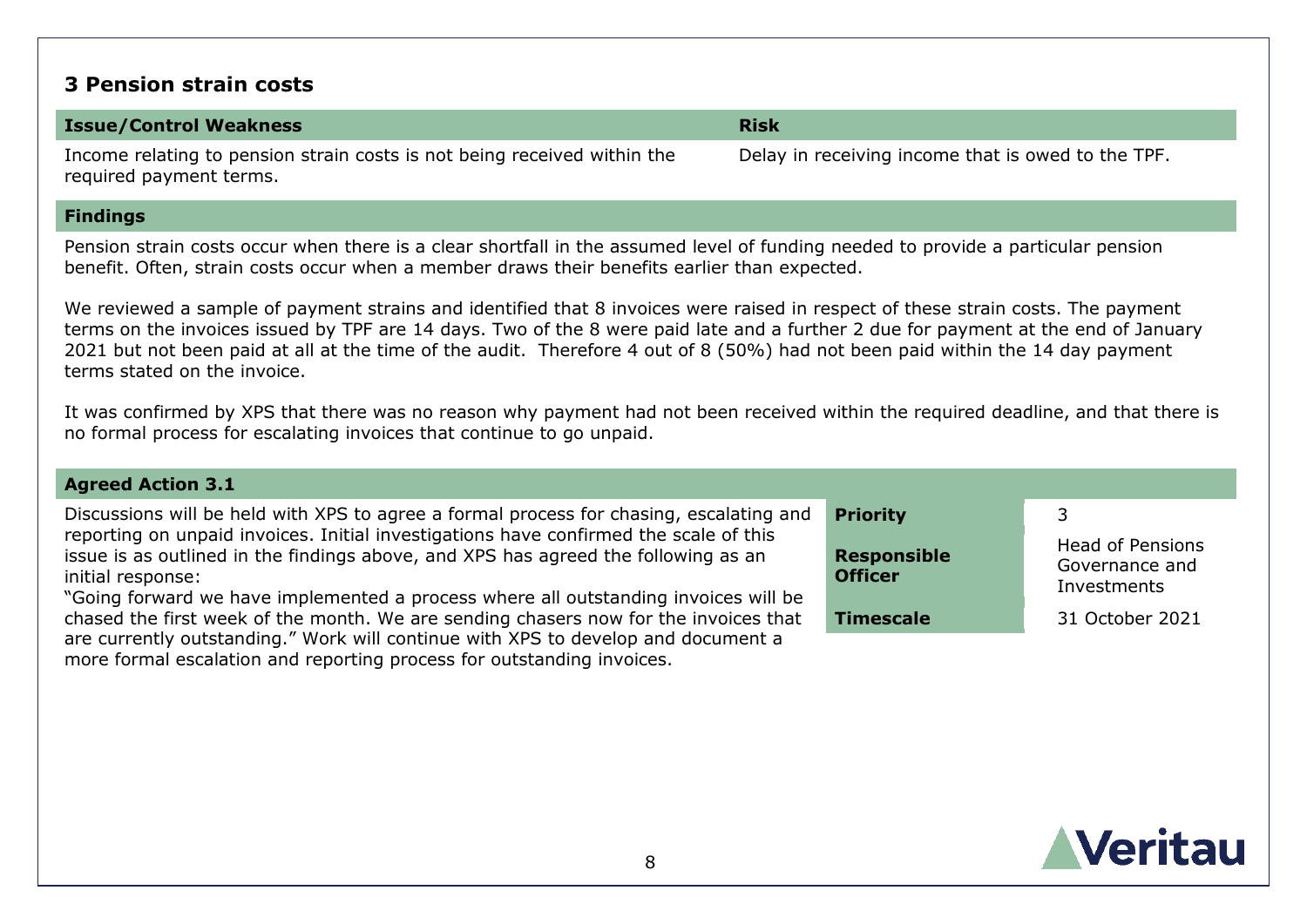# **Audit Opinions and Priorities for Actions**

### **Audit Opinions**

Our work is based on using a variety of audit techniques to test the operation of systems. This may include sampling and data analysis of wider populations. It cannot guarantee the elimination of fraud or error. Our opinion relates only to the objectives set out in the audit scope and is based on risks related to those objectives that we identify at the time of the audit.

Our overall audit opinion is based on 4 grades of opinion, as set out below.

### **Opinion Assessment of internal control**

| Substantial<br>Assurance | A sound system of governance, risk management and control exists, with internal controls operating effectively<br>and being consistently applied to support the achievement of objectives in the area audited.                                                 |
|--------------------------|----------------------------------------------------------------------------------------------------------------------------------------------------------------------------------------------------------------------------------------------------------------|
| Reasonable<br>Assurance  | There is a generally sound system of governance, risk management and control in place. Some issues, non-<br>compliance or scope for improvement were identified which may put at risk the achievement of objectives in the<br>area audited.                    |
| Limited Assurance        | Significant gaps, weaknesses or non-compliance were identified. Improvement is required to the system of<br>governance, risk management and control to effectively manage risks to the achievement of objectives in the<br>area audited.                       |
| No Assurance             | Immediate action is required to address fundamental gaps, weaknesses or non-compliance identified. The<br>system of governance, risk management and control is inadequate to effectively manage risks to the<br>achievement of objectives in the area audited. |

### **Priorities for Actions**

| Priority 1 | A fundamental system weakness, which presents unacceptable risk to the system objectives and requires urgent<br>attention by management.        |
|------------|-------------------------------------------------------------------------------------------------------------------------------------------------|
| Priority 2 | A significant system weakness, whose impact or frequency presents risks to the system objectives, which needs to be<br>addressed by management. |
| Priority 3 | The system objectives are not exposed to significant risk, but the issue merits attention by management.                                        |



# **Annex 1**